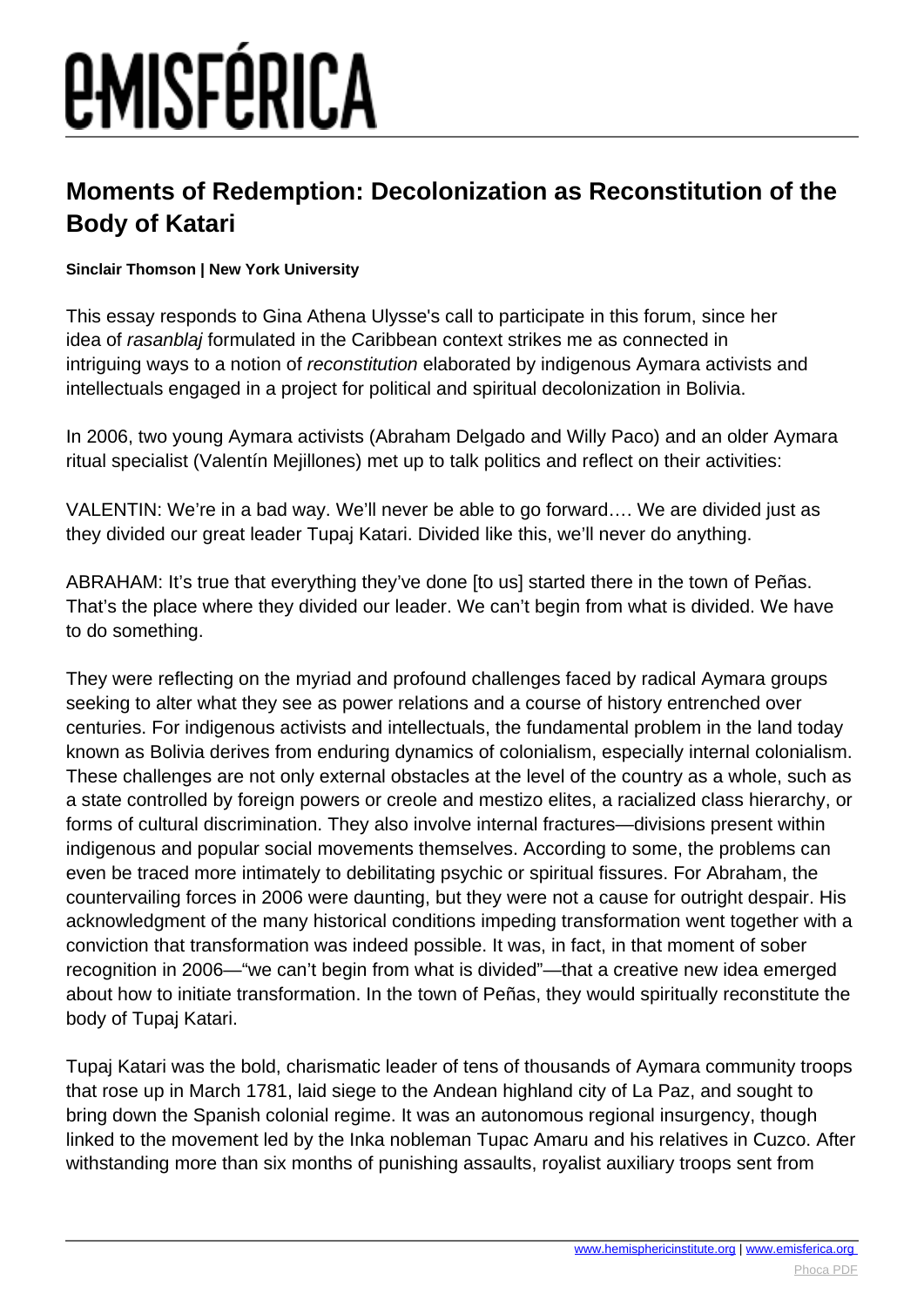Buenos Aires finally liberated the Spaniards holding out in La Paz. Katari refused to surrender and retreated towards Lake Titikaka, where he was ultimately betrayed and captured in early November. After his interrogation, the colonial magistrate sentenced him to exemplary punishment, an appalling execution in the town square of Peñas, the site of an important church and pilgrimage destination, as well as the base for the insurgent movement. His severed limbs would be publicly displayed throughout the provinces where his movement had held sway:

I condemn said Julián Apasa (alias) Tupac Catari…to death…. I order that he be taken from prison with an esparto grass rope around his neck and that he be dragged from a horse's tail to the Plaza of this Sanctuary, where the town crier will publicly make known his crimes. Indians from the nearby provinces should be brought so that before the execution, it is explained to them how pleasing... [the execution] will be to God and King, and worthy of justice, beneficence, and the sustenance of [the Indians] themselves. And tied by strong ropes, he should be quartered by four horses…until he dies a natural death…and this being done, his head should be taken to the City of La Paz in order that it be placed on the gallows of the central Plaza…and that after some time it should be burned and the ashes thrown in the air. His right hand shall go first to his natal town of Ayoayo and afterward to Sicasica where the same shall be done. The left hand to the town…of Achacachi…. The right leg to the Yungas and the provincial capital of Chulumani and the other to Caquiaviri in Pacajes…. Any of his goods that have been or can be found are to be confiscated. In conformity with his infamous crimes of treachery, sedition, murder, and being a cruel man or monster of humanity in his inclinations and abominable, horrible customs, I do pronounce and sign this definitive sentence. (Francisco Tadeo Diez de Medina, 13 November 1781)<sup>1</sup>

The sentence was carried out the next day, November 14. Before the execution, Katari bore himself with utter calm and dignity and delivered a vigorous address to the assembled multitudes of Indians. One observer to the scene wrote, "They were astonished to see such a punishment applied to an Indian whom they had so respected" (Thomson 2002, 208).

For Spanish officials, the aim of the spectacle was most immediately to awe and terrify the population into subordination. But the severing and distribution of the body parts also carried a charged political connotation. They were sent to the capital towns within each of the La Paz provinces where Katari's movement had emerged and staked an alternative claim to rule. The gruesome distribution then was meant as an act of dismemberment of the body of the insurgency itself. Where a single unified insurgent body and territory had once been articulated, it was now broken apart into pieces. All would be able to witness the sovereign power of the royal justice and the devastating defeat and dismantling of the rebellion. In this staging of a colonial theater of power, the body of Tupaj Katari acquired a dramatic significance as the condemned symbol of a rebel movement and insurgent territory now shattered.

The intention of the counter-insurgency was to dissuade the population from any future challenge to colonial order, and more than two centuries later, the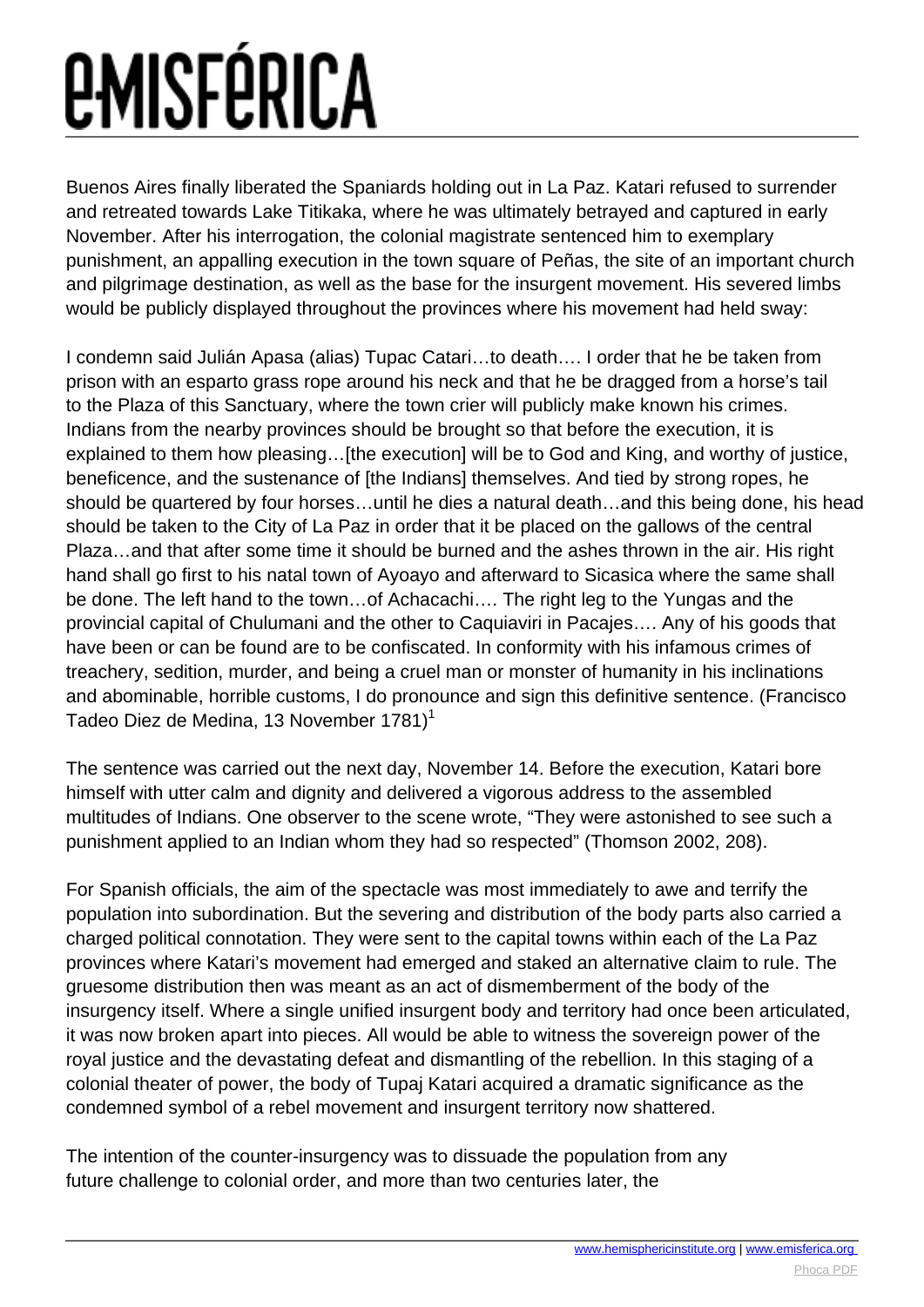repercussions of the execution were still felt by Aymara activists and their elders: "We are divided…." The reconstitution ceremony held on 14 November 2006 sought to repair the collective body dismembered under colonialism. The younger activists who initiated and organized the logistics for the event, like Abraham and Willy, identified as kataristas-indianistas and belonged to the October Youth Movement (Movimiento Jóvenes de Octubre or MJO, whose name refers to the popular insurrection that had toppled the neoliberal government in October 2003). They teamed up with elder ritual specialists, like Valentín, who designed the ritual and officiated, as well as older indianista political leaders, who could afford it public stature. In the end, they received an impressive array of endorsements from organizations of indigenous people, workers, neighborhood residents, students, media groups, and women in El Alto. Representatives from many of these groups attended the ceremony.

At his meeting with Abraham and Willy, Valentín lamented the execution and immolation of Katari: "Because of that quartering, because they blew the body away, the ash of our leader, we cannot unite." Accordingly, the first challenge for the ritual reconstitution was to recover the disassembled body. Over a period of several days prior to 14 November, five commissions traveled to each of the sites where the parts had been originally dispersed, and in each they requested permission from the local authorities to conduct a small ceremony. In the ritual act, they made offerings to the Pachamama (Mother Earth) and the ancestral mountains of the area and requested permission to take the parts back to Peñas. Their aim was not to bring back actual physical remains. They understood that the ash had merged with the Pacha, $^2$  that Katari was part of the Pacha, and hence they collected earth from each of the locations in a clay pot. On 13 November, the commissions regrouped in the central square of the town of Peñas. The five clay pots were placed together on awayu textiles and strewn with flowers. Over the course of the afternoon and evening, a growing number of people, young and old, congregated around the ritual objects and engaged in collective conversation, reflection, and remembrance. All were very aware of Katari's presence, and a tone of solemnity prevailed. Some sang songs or recited poetry. Others reminisced about the life of Katari and the parallels that they saw between Katari's time and their own. They chewed coca leaf, and as the piercing cold of the highland evening came on, they lit a bonfire and passed around alcohol with which to fortify themselves and make toasts and offerings to the ancestors and heroes of the past, beginning with Katari and his consort Bartolina Sisa.

After midnight, the amautas or maestros (Andean ritual specialists), along with a few of the youth organizers, withdrew to private quarters carrying the parts of the body in order to conduct the ritual of reconstitution. The atmosphere grew increasingly intimate and full of emotion, and over a period of hours, the ceremony unfolded like a funeral wake in reverse. The purpose was not to part with the body and send off the *ayaju* spirit of the deceased, but to reassemble the body and recall and reincorporate the spirit. A larger clay vessel was now placed on an awayu and each of the amautas came forward to place the earth from his own pot within it. Shedding tears and sharing heartfelt words, their concentration was fully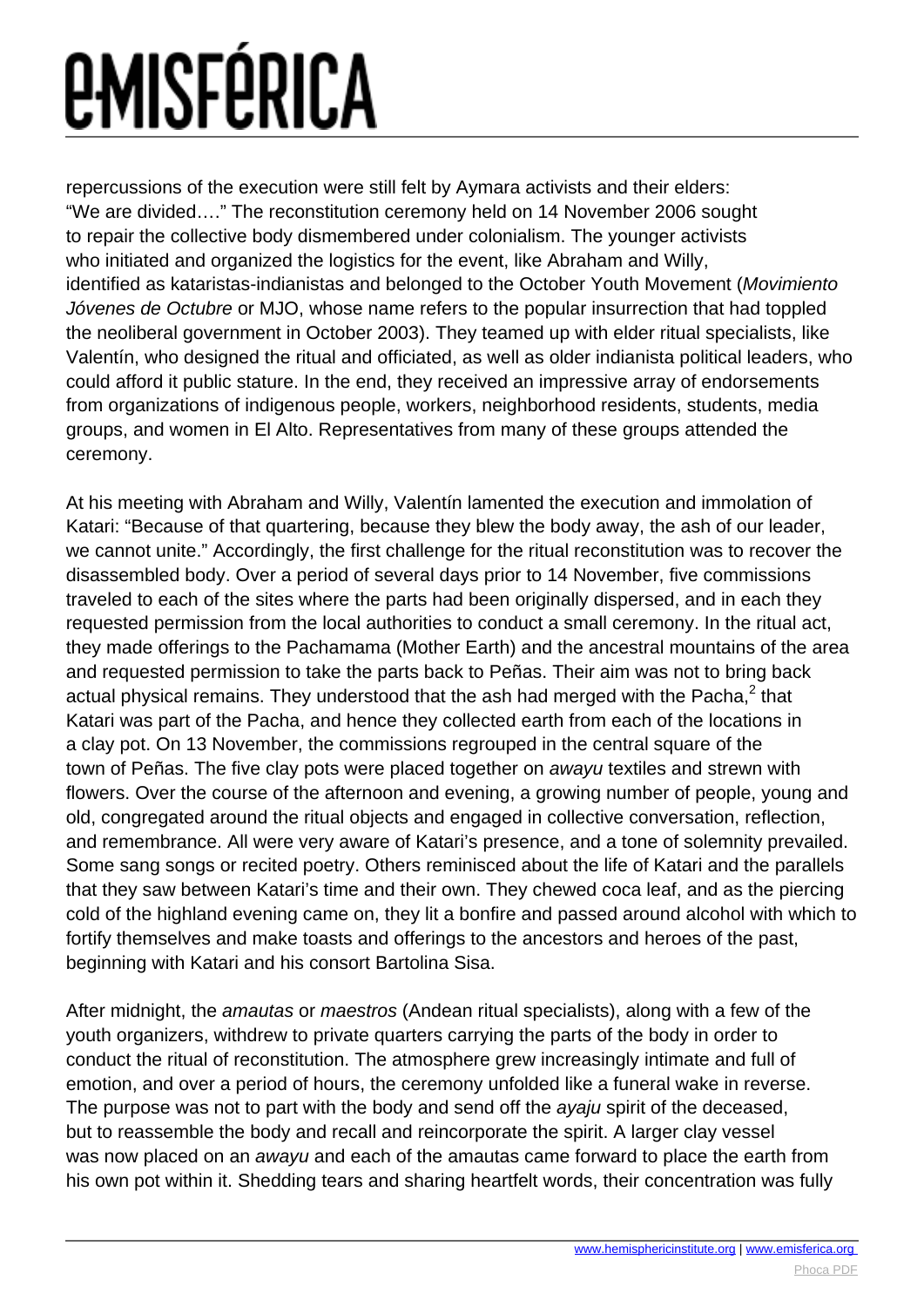focused on Katari, whom they conceived of as their own ancestor. Valentín, one of the amautas, later described it in poignant terms:

Each one deposited [the earth] with meditations explaining which part he had brought, what his objective was in doing this, what this earth would help with, and so on. Each one spoke and meditated as he came forward. "This is his right arm." "This is his left arm." "This is the leg." Last, the ones from Killikilli brought the head… Some with sobs, some pained, thinking a lot about him, the pain of his quartering, how it was in that time. We all were thinking about him in the moment of uniting him, making him into a body.

After the body was joined together into a single vessel, they knelt and prayed to give thanks. They called Katari's spirit to return, and, after the spiritual return of their ancestor, they spoke to him and asked for his support in bringing about the unity they desired: "May the reconstitution help us, may we be able to go forward, may all the movements unify in a single bloc."

The purpose of the ceremony was similar to some of Tupaj Katari's own spiritual efforts in 1781. One Spanish witness recounted that, when Katari approached the pre-hispanic Aymara tombs known as chullpas while traveling about the high plateau, he spoke in a loud voice to the departed ancestors: "Now is the time for you to return to the world to help me!" (*¡Ya es tiempo de que volváis al mundo para ayudarme!*). In 2006, the amautas effectively did the same in invoking Katari. And having done so, they also felt Katari encouraging them. As Valentín put it: "His spirit, his ajayu is with us. That ajayu is pushing us forward. It's like saying, 'All right, get going! All right, do it!"" (Ya pues, jandá! Ya pues, jhaz!).<sup>3</sup>

Before dawn on the morning of 14 November, the amautas brought the reconstituted body back to the square for the final ceremony. The public reassembled and the large vessel was placed before the ritual altar. As the sun rose over the distant horizon, the assembly raised its hands toward it, in silence and in great concentration. The amautas asked that Father Sun "bring us to unity, that there be no more racism, no more problems, that things change now." They lit a fire to consume the ritual offering, and as this wajta burned, the amautas from each commission spoke to the crowd, as did representatives of the social movements. One member of the MJO read out the Declaration of Peñas, a manifesto written for the occasion. A portion of the text announces: "Tupaj Katari lives and moves like a luminous serpent announcing to his sons and daughters they should prepare for the great day of total liberation in all the corners of our territories with the qamasa and ch'ama of our self-government."<sup>4</sup>

For indigenous movements in Latin America and the Andes, conquest in the late fifteenth to early sixteenth centuries is commonly seen as the time of native peoples' historic downfall. For the participants in the ceremony for Tupaj Katari in 2006, by contrast, the more immediate historical inflection was the defeat of the Aymara insurrection in 1781. In both views, subordination is not seen as a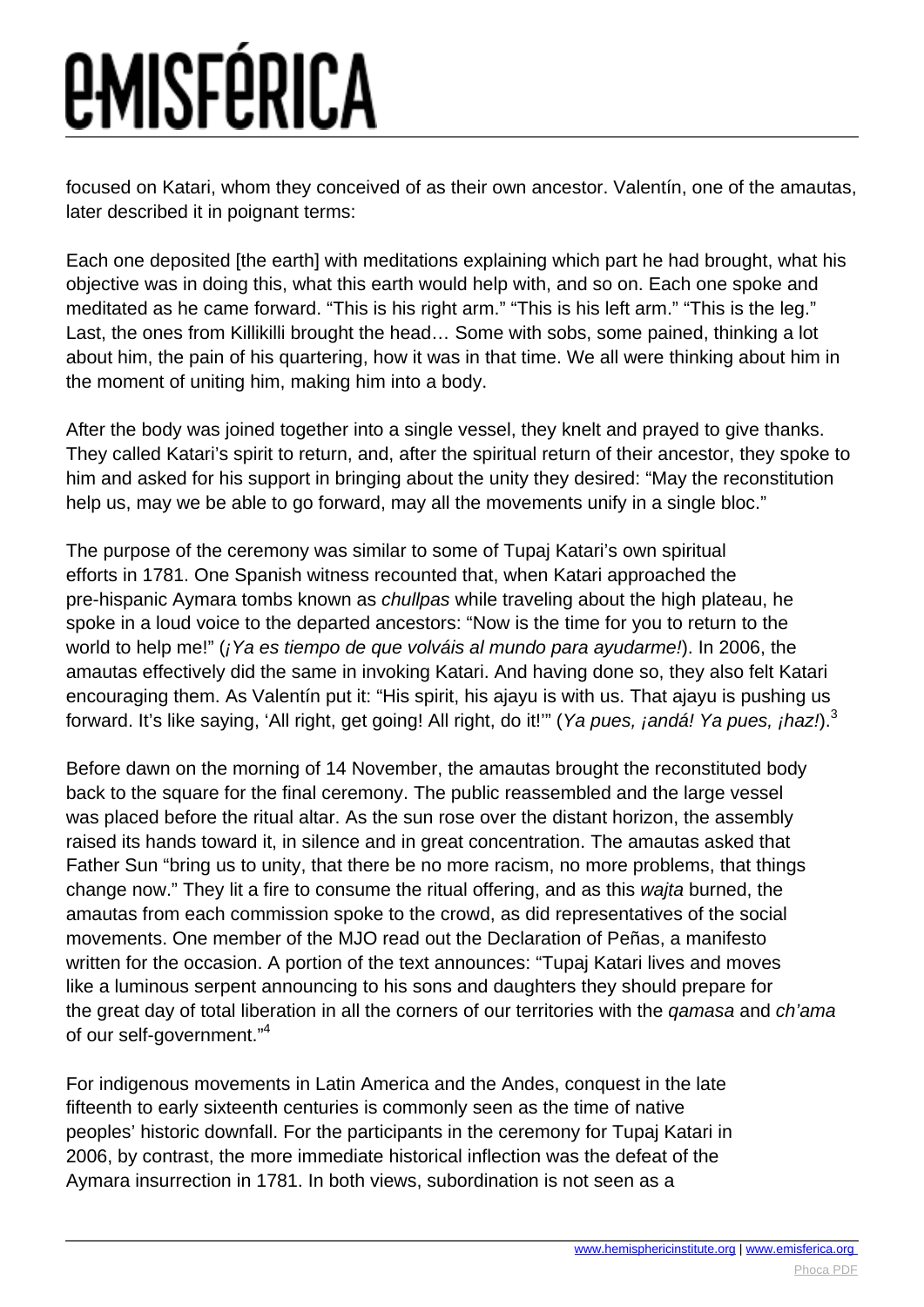## *EMISFÉRICA*

permanent condition but as a historical phenomenon—that is, a time, a phase, or a cycle that had an identifiable beginning and that will eventually come to an end, as well. The Aymara movement in Bolivia has come to conceive of the prospect of a new historical time, not only in terms of change in external conditions (state control, institutional racism, creole class supremacy), but in terms of its own political, cultural, and spiritual reconstitution. The term has been applied to the recuperation and revitalization of traditional community structures, systems of communal authority, territorial units, spiritual practices, and so forth. These are forms of collective organization, imagination, and practice that have broken down or disappeared under centuries of colonial domination, but are seen as historically valid and holding potential for the future. The indigenous movement's stubborn insistence that even the most scorned, broken, or painful elements of the past can be reclaimed and that their meanings can be recast is reminiscent of Walter Benjamin's dictum about historical redemption: "Nothing that has ever happened should be regarded as lost for history. To be sure, only a redeemed mankind receives the fullness of its past" (Benjamin 1969, 254). Reconstitution then may be seen as a form of redemption from the ongoing and external, internal, as well as intimate aspects of colonial domination and violence. That redemption also implies plenitude and wholeness, the received totality of the past in the present, time as a unified body.

Tupaj Katari's dismemberment and death continue to reverberate today, and the ceremony of his spiritual reconstitution was conceived to redeem the past in the present. The reconstitution implied Katari's integral reanimation in the consciousness, the political and spiritual organization, and the territoriality of indigenous Andean peoples. In concrete terms, the ceremony for Katari in 2006 had multiple unifying effects. It brought together a range of representatives from diverse social movements for the act itself. It spurred collaboration between older and younger generations of activists and political leaders who organized the event. It joined political leaders with spiritual authorities, who tend to occupy different spheres of activity. It reconciled political leaders of historically divergent ideological and party tendencies. It also caused different spiritual authorities to overcome personal rivalries in order to cooperate. This last example was especially striking during the ceremony itself. Before the final late-night ritual in which the members of the body were combined together, there had been tensions between the amautas over who would lead the ceremony. With some amautas threatening to abandon the event, one of the young activist-organizers, Abraham, resorted to a forceful moral intervention. He argued that the conflict between the amautas was a prime example of the very division of the body of Katari that the ceremony sought to heal. Ultimately, the breach was overcome and the ceremony carried to its conclusion.

In the wake of recent events, there was also a broader sense that the reconstitution of Katari signified a unified mobilization against domination. In September and October of 2003, the social movements with indigenous organizations and leaders at their head had mounted a powerful popular insurrection in the countryside and in the cities of El Alto and La Paz that had successfully toppled the neoliberal government of President Gonzalo Sánchez de Lozada. In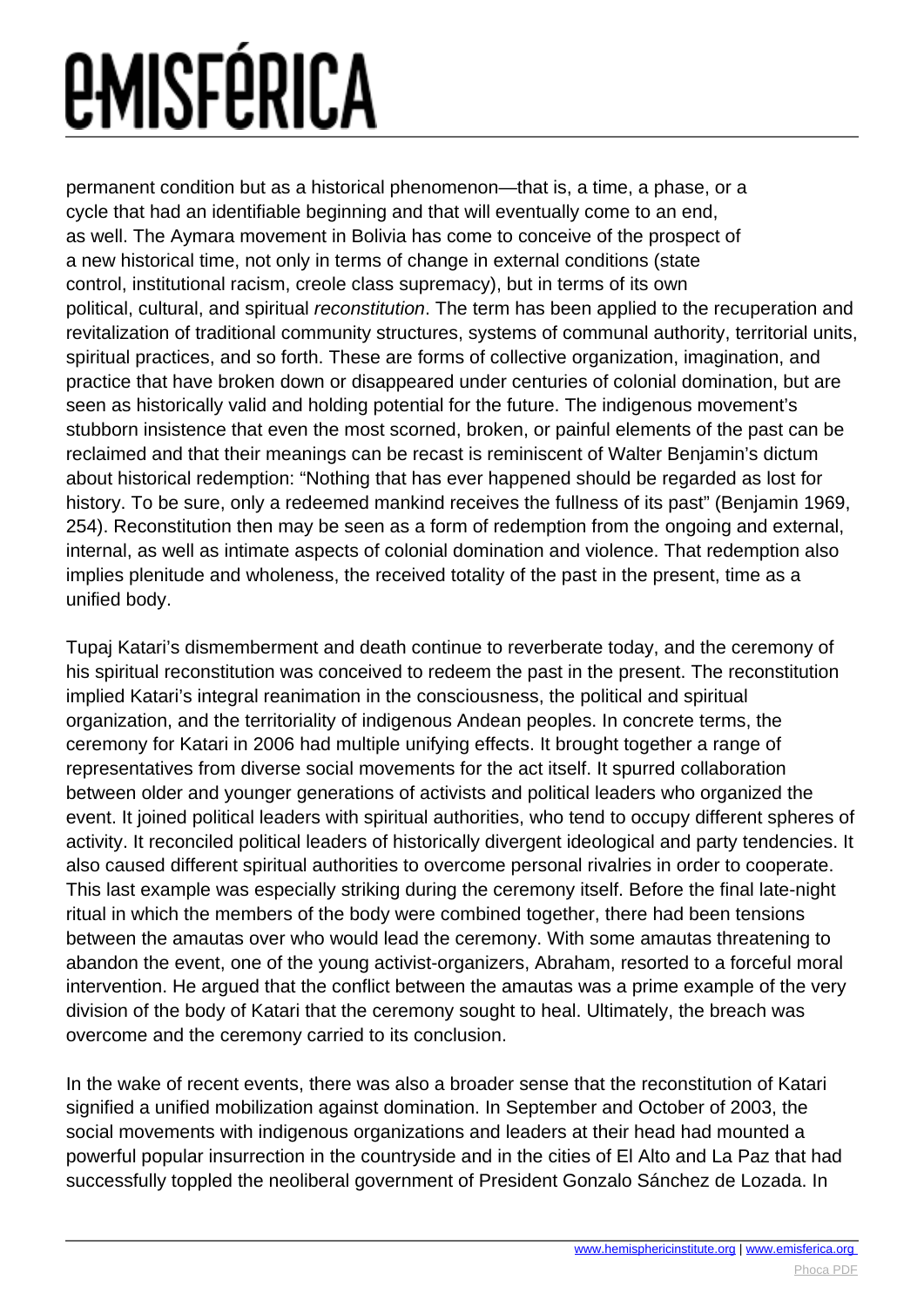May and June of 2005, mobilization had spread around the country to successfully block a counter-revolutionary bid to take over the government. These uprisings were exceptional moments of unified social and political action, lived collective experiences of reconstitution. And the historical consciousness of Tupaj Katari had been vivid and explicit, as protestors in El Alto mounted a formidable siege of the city of La Paz, just as Katari had done over two centuries earlier.

One might well wonder why some Aymara forces would believe a ceremony of reconstitution for Tupaj Katari was needed in 2006, after such powerful historic events and after the presidential election of Evo Morales, the leader of the center-left Movement to Socialism (MAS) party who is himself of Aymara descent and who sought to govern in the name of indigenous peoples. Yet in 2006, radical Aymara activists and intellectuals were already sensing that new forms of exclusion and hierarchy were coming into being. In the post-insurrectionary period, as the new governing party sought to reconsolidate state power over society, they perceived reemerging divisions in the collective social and political body.

The intense concentration and sense of harmony that participants experienced in that moment in Peñas in 2006 left them with feelings of joy and confidence. For example Elío Yanarico, another of the young activist organizers from the MJO, recounted: "That action unified us more spiritually. It made us feel more fortified. In the future… a new era begins, a new process of katarismo is coming forth." But if the ritual experience created a profound sense of unity with lasting repercussions, its purpose was not to achieve supernatural effects or to treat real conflicts as illusions to be magically dispelled. In fact it was accompanied by an awareness of ongoing divisions, and the split between the radical Aymara activists and the MAS government sprang into view on the very morning of 14 November 2006. The organizers had originally decided not to coordinate the reconstitution ceremony with the government, for fear of losing control over the event. After the small ceremony had ended and the participants dispersed, President Morales arrived in Peñas at the head of a large convoy of Iranian-Venezuelan tractors that he would distribute to local peasants. In an official ceremony to commemorate Tupaj Katari, Morales publicly read the death sentence dictated by the Spanish magistrate Diez de Medina in order to evoke a sense of horror at the evils of colonialism. The contrast between the content of the two events could not have been more striking. This split between the government and the autonomous and radical indigenous forces in the country would only deepen in subsequent years. There was also an embarrassing subsequent development that partly vitiated the memory of the ceremony itself. Four years later, Valentín, the well-known Aymara priest instrumental in the initial design for the ritual, was jailed along with his son and two Colombians when drug police discovered petty cocaine processing on his property in El Alto.

For participants in Peñas at the time, there was a sense in which reconstitution meant collective action achieving fulfillment in the present. This sense of restored wholeness issuing in a new historical time was captured in the Declaration read that morning: "The new pachakuti has arrived, the new sun, for the rebirth of our historical memory, of our male and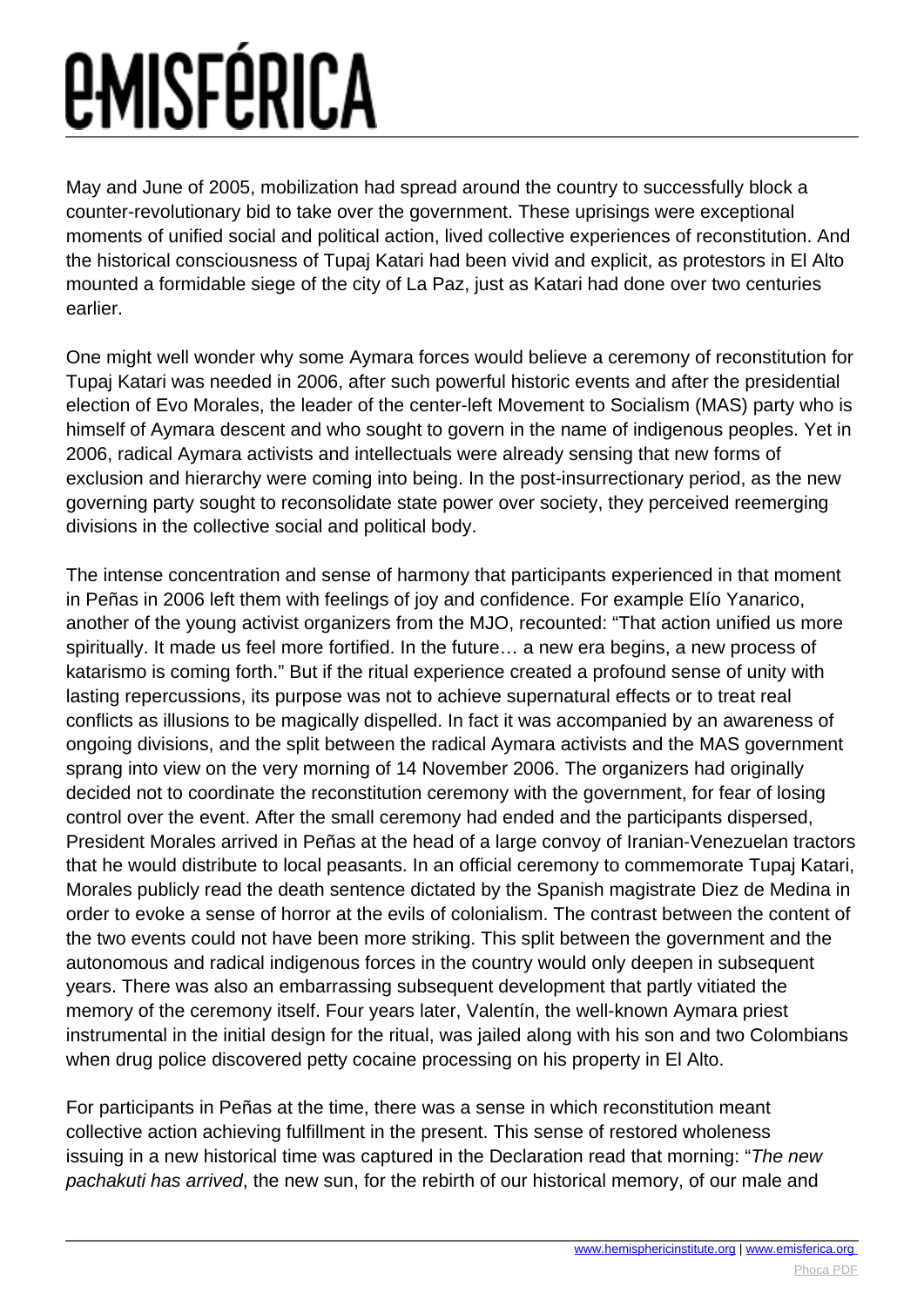female leaders who have shed their blessed blood, and of our total self-government here and now and in our minds, our hearts, and in our territory today under the name Bolivia. We all stand up to govern ourselves forever."<sup>5</sup>

But in other respects, the participants saw reconstitution as an ongoing process. In this sense, unity remained an ideal object of aspiration, ultimately for self-determination after the long divisions instituted by colonial power. The ceremony entailed a recovery of the spirit (ajayu, gamasa, or koraji) of Tupaj Katari and his partner Bartolina Sisa in order to wage a struggle that was not yet over. Again the Peñas Declaration reflects this understanding:

Today we declare before the memory and present body of Tupaj Katari the following:

Tupaj Katari is with us today newly converted into millions and millions. We are millions of Kataris and Sisas, and millions of Willkas, spread out like the small stones of our pachamama earth and our achachila mountain which is immense and lofty with a shining heart to *continue the struggle* for the total liberation of ourselves and our oppressors. From the heart of our mother earth and from our father the mountains, father sun and mother moon, we have come to officially declare the reconstitution of the ajayu and the body of Tupaj Katari, carried in the arms of men and women with telluric strength from the four points where it was dispersed by order of the assassin Francisco Tadeo Diez de Medina and exorcised by the catholic church <sup>6</sup>

Indigenous Aymara organizers expressed a similar idea at the reconstitution ceremony held for Katari's partner, Bartolina Sisa, in the central square in La Paz on 5 September 2008. The recuperation of Bartolina's memory and spirit and her reanimation in the activists' own lives were needed for their ongoing efforts:

Bartolina Sisa is present today in our bodies. Her memory, her ajayu, her courage did not die. She is present in her daughters, in the millions of "SISA" women who have risen up and stood up restoring our identities and our dignity against the colonial and neocolonial regime.

From this place where the body of Bartolina Sisa was torn apart, we symbolically reconstitute her ajayu and her body, bringing to our memory the strength and courage of an Indian woman who rose up and shook the foundations of the established order.

After the long struggles and resistance, the uprisings since 1781 during the siege of the city of La Paz, in which Bartolina rode on horseback and entered into El Alto as the female Viceroy together with her army, today we indigenous women likewise are entering the search for our Pachakuti, the rebirth of our memories, struggling for our collective rights and the restitution of our self-government.<sup>7</sup>

These reconstitution ceremonies have remained in the memory of the activists who participated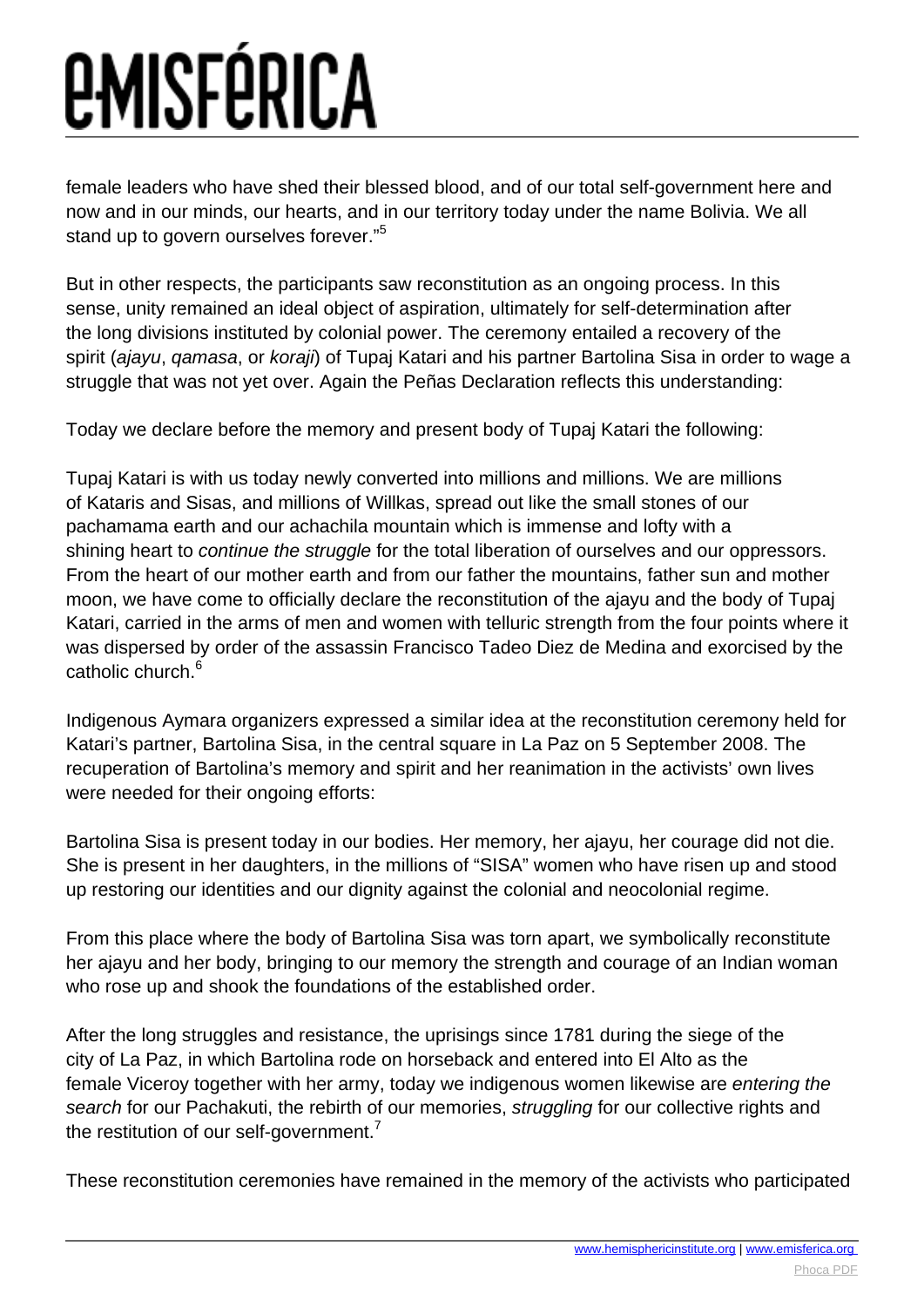in them as demonstrations that the unification of the body of Tupaj Katari or Bartolina Sisa is possible. In other words, the ritual act to reconstitute the body was itself a manifestation of that body. By the same token, the dramatic indigenous and popular uprisings in October 2003 as well as May and June 2005, or the siege of 1781 for that matter, remain as memories and examples of such unity in a collective political body.

But such exceptional moments should not be considered one-time events, disconnected from any time before or after. History does not come to an end after powerful moments in which given social boundaries may dissolve and established social hierarchies may fall, whether temporarily or permanently. Reconstitution must be constantly renewed, since new manifestations of colonial or internal colonial divisions continue to arise. But in the very moment of reconstitution, we can conceive of an act of redemption. Adolfo Gilly, glossing Walter Benjamin's notion of redemption, writes: "Redeemed: that is to say a mankind which in the course of its times and experiences has finally managed to attain in freedom the totality of its present" (Gilly 2006, 39). The ceremony in Peñas in November 2006, on one scale, and the insurgencies in October 2003 and May and June 2005, on another scale, were moments of such attainment. But the next moment requires its own act of decolonization and its own new redemption.

**Sinclair Thomson** teaches Latin American history at NYU. He is the author of We Alone Will Rule: Native Andean Politics in the Age of Insurgency and co-author of Revolutionary Horizons: Past and Present in Bolivian Politics.

#### **Note on Sources**

My description of the Peñas ceremony and the quotations of activists are based on personal participation and observation, my conversations with other witnesses (especially Anders and Mina Burman), and interviews with the organizers conducted in El Alto in 2006 and 2007. For a fuller account of the events, the wider context of the Aymara efforts for reconstitution, and a transcription of the Peñas Declaration, see Thomson (2010). For a rich and important reflection on the cycle of reconstitution ceremonies for Katari and Sisa, as well as reproduction of the documents they generated (including the Peñas Declaration and the Political Declaration read at Sisa's ceremony), see Mamani Ramírez, Choque Huarín, and Delgado Mancilla (2010). Burman (2011) is a fascinating study that includes more material on the Peñas ceremony from an ethnographer closely involved with the amautas who conducted it. For an intriguing comparison, Ruette-Orihuela and Soriano offer an account of memory-making surrounding the figure of José Leonardo Chirino, who led free people of African descent, slaves, and some Indians in the 1795 uprising in Coro, Venezuela, and was executed and dismembered by Spanish authorities.

#### **Notes**

 $1$  I have slightly altered the translation in Stavig and Schmidt 2008, 241-242.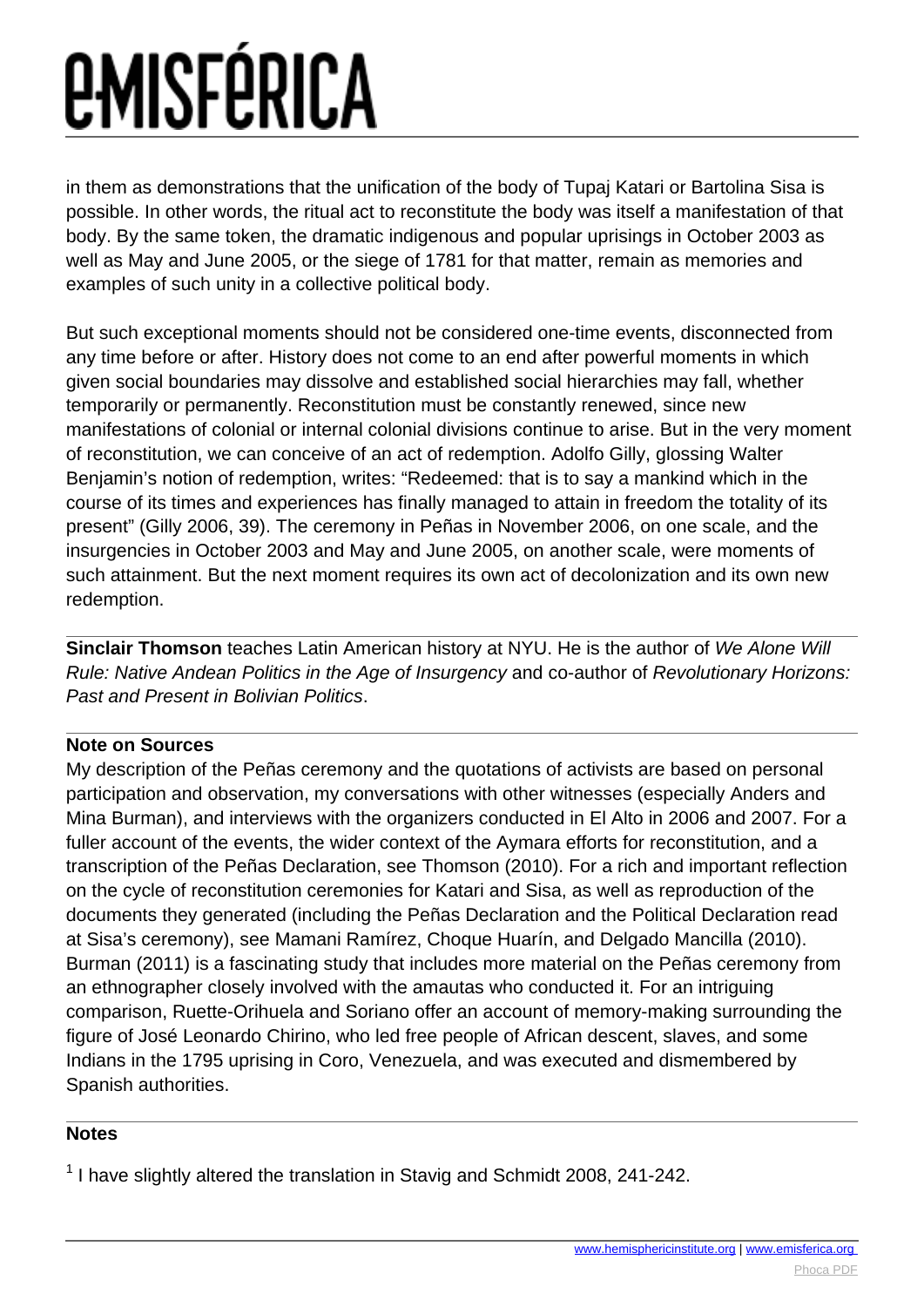$^{2}$  The Quechua and Aymara term *pacha* more abstractly signifies time/space and more concretely the earth.

 $3$  A number of other heroes from indigenous history were remembered as well in the ceremony. The most prominent was Bartolina Sisa, Katari's spouse and active collaborator during the uprising. Activists would carry out their own reconstitution ceremony for Bartolina on 5 September 2008 in the same square, the Plaza Murillo of La Paz, where she had been hung and then dismembered by colonial authorities.

 $4$  The name Tupaj Katari signifies "resplendent serpent." Qamasa and ch'ama are Aymara terms for energy and vitality.

 $5$  The italics in the quotation are my own. Pachakuti means an overturning of space and time, and serves here as an Andean idiom for revolution.

 $^6$  The italics in the quotation are my own. *Willkas* here is a reference to Pablo Zárate Willka, the Aymara leader of community forces that mobilized autonomously during the Bolivian Federal War of 1899.

 $<sup>7</sup>$  The italics in the quotation are my own. The excerpt is from the Political Declaration</sup> of the Indigenous Women of This Kollasuyu Called Bolivia/Declaration of the Daughters of Our Leader and Indian Warrior Bartolina Sisa. Tupaj Katari claimed at one point to be the viceroy for the new sovereign Inka ruler Tupac Amaru in Cuzco, and Bartolina Sisa was acclaimed as the female viceroy (virreina). As Mamani Ramírez, Choque Huarín, and Delgado Mancilla (2010) recount, the reconstitution ceremony for Bartolina also involved tensions with the government.

#### **Works Cited**

Burman, Anders. 2011. Descolonización aymara: Ritualidad y política (2006-2010). La Paz: Plural.

Gilly, Adolfo. 2006. Historia a contrapelo. Una constelación. Walter Benjamin, Karl Polanyi, Antonio Gramsci, Edward P. Thompson, Ranajit Guha, Guillermo Bonfil Batalla . Mexico City: Era.

Mamani Ramírez, Pablo, Lucila Choque Huarín, and Abraham Delgado Mancilla. 2010. Memorias rebeldes. Reconstitución de Tupaj Katari y Bartolina Sisa. El Alto: Willka, Textos Rebeldes, Pez en el Arbol.

Ruette-Orihuela, Krisna and Cristina Soriano. No Date. "Remembering the Slave Rebellion of Coro: Historical Memories and Politics in Venezuela." Manuscript.